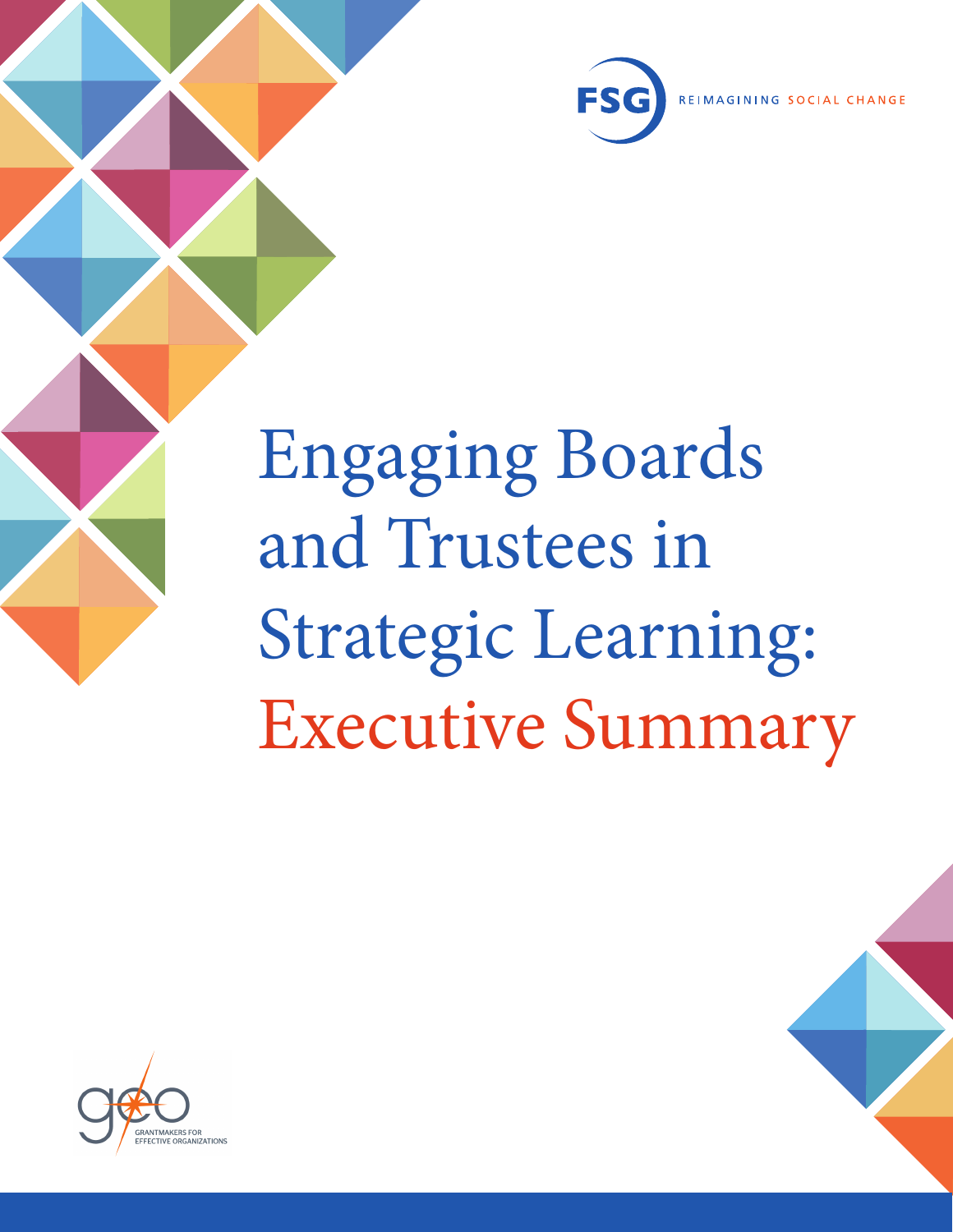In 2009, FSG published **[What's the Difference: How Foundation Trustees View](https://www.fsg.org/tools-and-resources/trustee-evaluation-toolkit-0)  [Evaluation](https://www.fsg.org/tools-and-resources/trustee-evaluation-toolkit-0)** to provide foundation leaders and staff with insights into how boards and trustees were thinking about evaluation and with practical tools for helping board members better understand the critical role evaluation plays in grantmaking for social change.

Ten years later, the topic of when and how to engage boards and trustees remains important, especially given a growing recognition that solving social problems requires an understanding of systems change and complexity, and that learning along the way is critical to creating impact. We also have realized that addressing issues of inequality and inequity in social, economic, and health outcomes is multidimensional and relational, requires multiple voices, and needs varied approaches.

Effecting social change in rapidly changing political and technological environments and an increasingly interconnected and complex world requires foundations to adopt a learning orientation and to embrace adaptive approaches to their work. Without continuous learning, grantmakers—and thus boards and trustees—are unaware about what is working where, with whom, and why, as well as what changes or refinements are needed in order to achieve the grantmakers' desired results. The fields of strategic learning and evaluation have also grown and shifted over the last decade, and new ways of thinking about and evaluating grantmaking and its impacts have emerged.

Our new paper, *Engaging Boards and Trustees in Strategic Learning: A Toolkit*, responds to these changes and provides a fresh outlook and set of resources for grantmaker CEOs, evaluation staff, and senior leaders to use to engage their boards and trustees in strategic learning. Our hope is that the ideas presented in this paper and the tools we provide will help grantmaker leaders and staff engage their boards and trustees in conversations about the importance of strategic learning in their decision-making and deliberation processes. The toolkit includes four sections:

## 1. Current Realities of Boards and Trustees

This section describes four "current realities," or observations, that reflect factors that may present grantmaker leaders and staff with some challenges to engaging boards and trustees in strategic learning.

Reality #1: Board members come to their roles with vastly different backgrounds and experiences, and their understanding of and support for strategic learning varies greatly.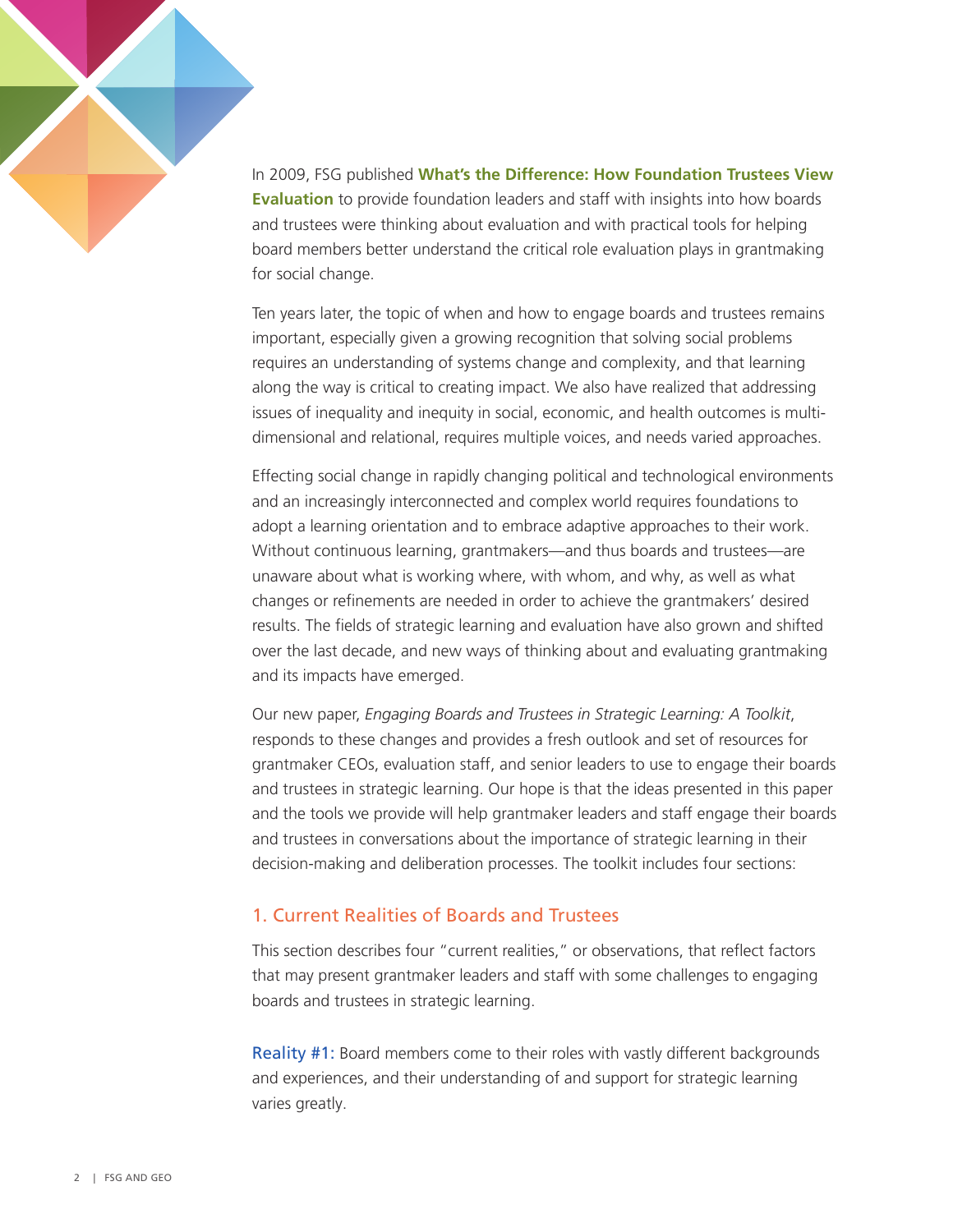

Reality #2: Board members come together only a few times a year, and when they do their time is limited.

Reality #3: The roles of boards and trustees vary, often depending on the size and type of the foundation.

Reality #4: Board members may prefer or request simple metrics, quantitative information, and dashboards, which may paint an incomplete picture of how things are actually going.

# 2. Action Imperatives for Engaging Boards and Trustees in Strategic Learning

In the second section of the paper, we acknowledge these realities and their associated challenges, but suggest there are certain "action imperatives" that require boards and trustees to participate in conversations and activities that support their continuous learning so that they may better support the foundation's work. Below, we describe each of the action imperatives and include a set of discussion questions that leaders and staff can use to frame conversations about these topics with boards and trustees.

# Action Imperative #1: Understand the necessity of and advocate for strategic learning.

Boards need to understand basic evaluation concepts and terms and the relationship between strategy and evaluation. Being an advocate for strategic learning also requires a simultaneous commitment to both accountability and learning.

## Action Imperative #2: Develop and use strategic learning questions to guide decisions and actions.

Strategic questions highlight important information, serve as guardrails for moving the organization's strategy forward, and stimulate the collection of information to inform that journey.

## Action Imperative #3: Value and consume different kinds, levels, and presentations of data.

Boards and trustees should be exposed to forms and representations of information other than quantitative data when seeking to understand if, where, and how their organization is making progress on its goals.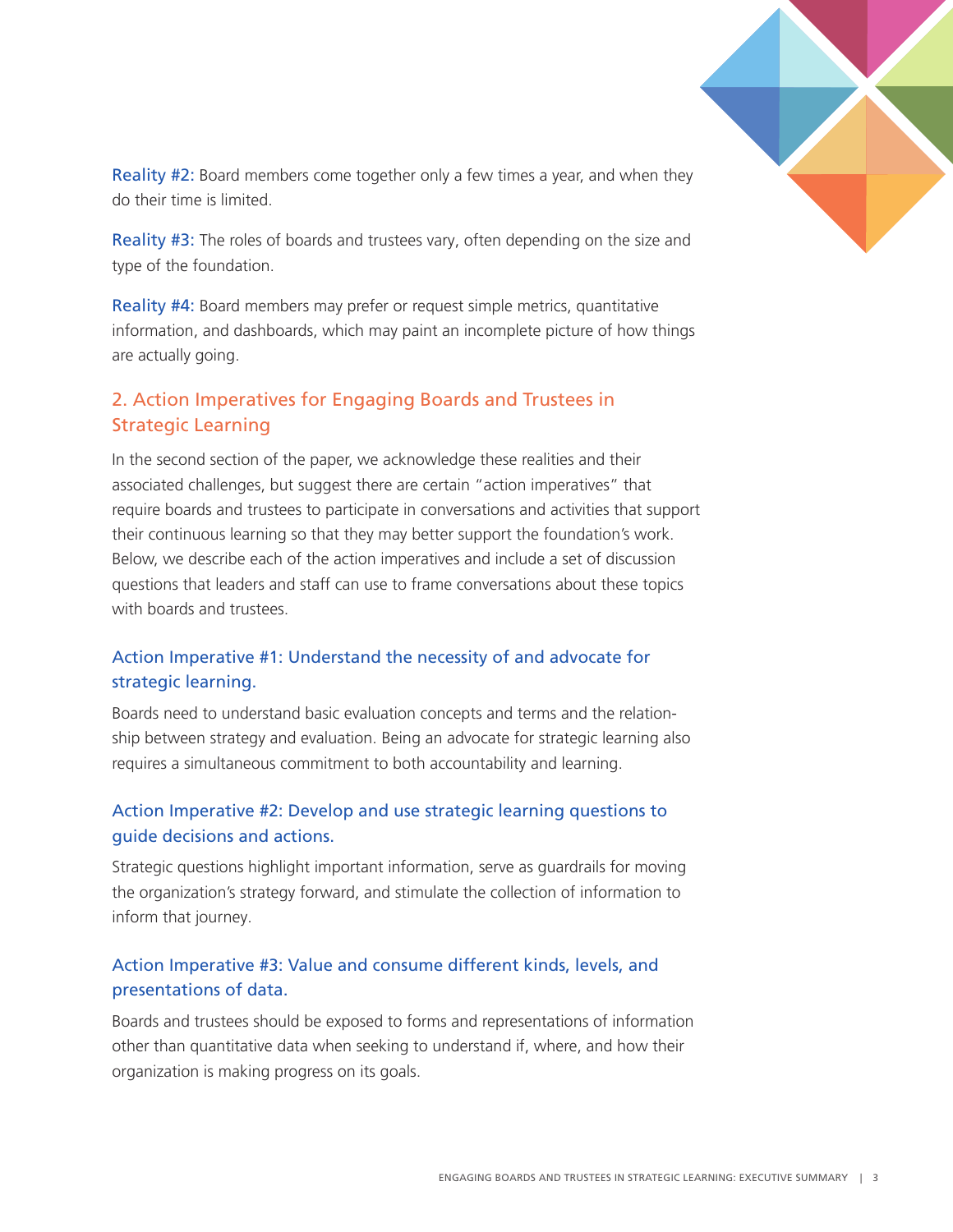

If they are to be advocates for and active participants in strategic learning, boards and trustees must be able and willing to engage in individual and group reflection and dialogue as they deliberate about decisions in front of them or come to new understandings about the organization's work and external context.

## Action Imperative #5: Understand the importance of, and be explicit about, integrating an equity focus into the organization's work.

As stewards of a grantmaker's vision, resources, and execution, boards and trustees should deepen their understanding of who is most significantly affected by the issues their organization aims to address, what historical context and underlying causes may be particularly relevant, and the inherent power dynamics that are present.

## Action Imperative #6: Understand the nature of systems change and complexity and how this relates to the organization's work.

To effectively steer the organization, boards and trustees need to have a common understanding of the nature of systems change (e.g., relationships and connections, resource flows, policy, mental models, power, and practice) so they can effectively support the organization's investments in changing the conditions that are holding problems in place.

#### 3. Case Studies

This section includes two case studies of foundations that have put these action imperatives into practice:

## Case Study #1: The California Endowment Case Study #2: Northwest Area Foundation

## 4. Tools for Engaging Boards and Trustees in Strategic Learning

The final section of the paper includes ten tools linked to the action imperatives that CEOs, senior leaders, and evaluation staff can use to engage boards and trustees in a variety of strategic learning conversations. This section also includes a reference table of how the tools map onto one or more action imperatives.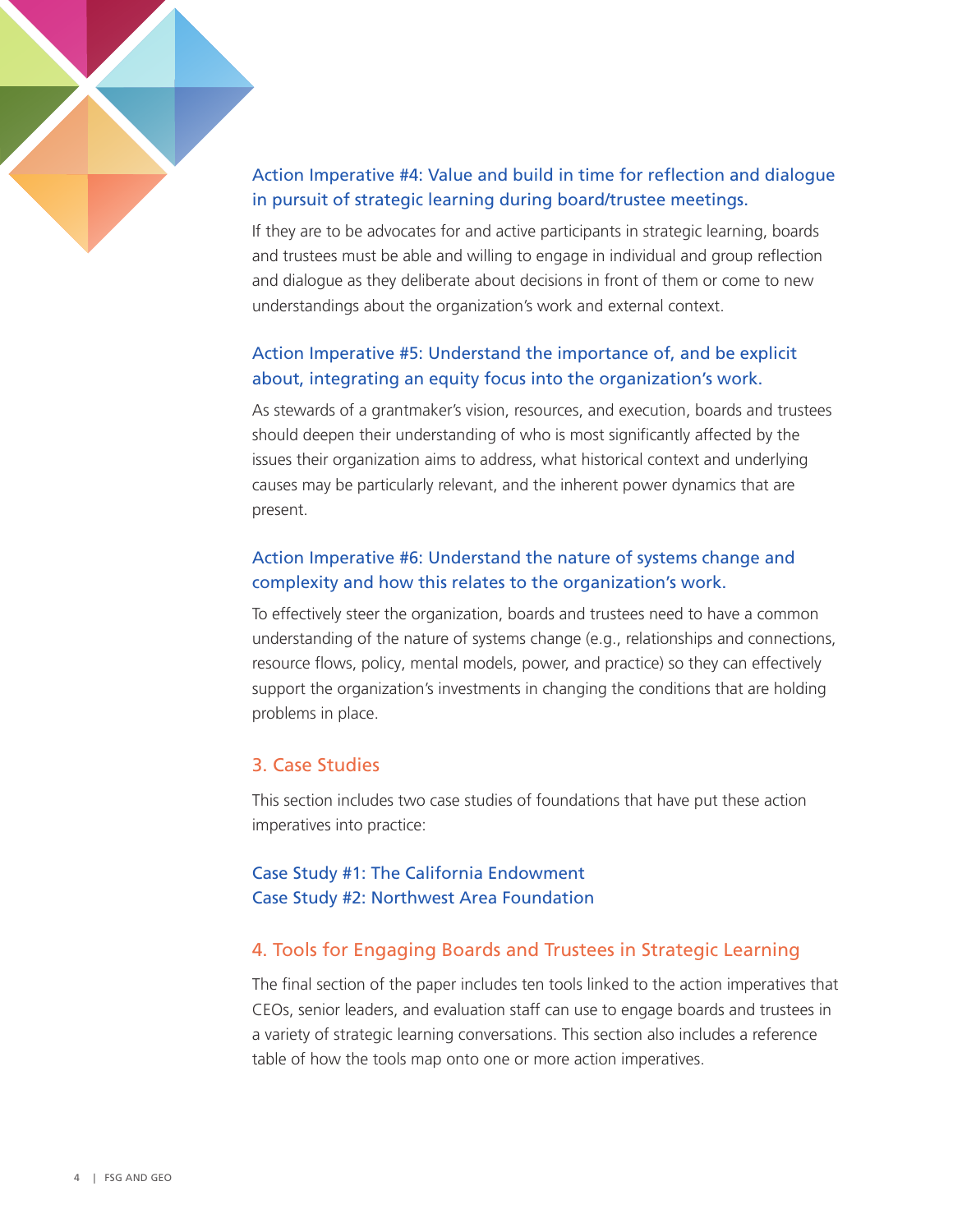

- **1. Strategic Learning Self-Assessment**: A short survey for CEOs and evaluation directors to use with boards/trustees to reveal information about and goals for strategic learning.
- **2. What It Means To Be a Learning Organization**: A brief overview of the concept and characteristics of organizational learning and the learning organization. This includes an activity designed to help boards and trustees reflect on the extent to which the grantmaker has these characteristics (or aspires to).
- **3. Strategic Learning Glossary**: A guide to frequently used terms related to strategic learning and an accompanying learning activity that helps uncover assumptions, perceptions, opinions, and attitudes about key concepts and practices related to strategic learning.
- **4. What Does "Integrate an Equity Focus" Mean?** Two activities related to understanding equity and how to center it in the organization's work; includes pre-work to assign to board members before a conversation about equity to stimulate their thinking about equity and philanthropy.
- **5. Systems Change Primer**: An overview of key terms, frameworks, and resources related to the concept of systems change, along with an activity to help understand the grantmaker's work as it relates to systems change.
- **6. Using Your Theory of Change To Develop Strategic Learning Questions**: A guide to and learning activity for developing strategic learning questions grounded in your organization's theory of change.
- **7. What Types of Data and Evidence Do We Need?** An introduction to thinking about what types of data and evidence your board needs to understand progress and impact, including a levels of evidence learning activity.
- **8. What Does It Mean To Be Accountable in Philanthropy?** An introduction to thinking about the connection between accountability and learning, including an accountability and learning activity.
- **9. Full List of Discussion Questions**: Includes options for facilitating conversations about one or more of the action imperative discussion questions.
- **10. Engagement Practices from Your Peers**: Five examples of practices for engaging boards and trustees in strategic learning from grantmaker CEOs, evaluation directors, and board members.